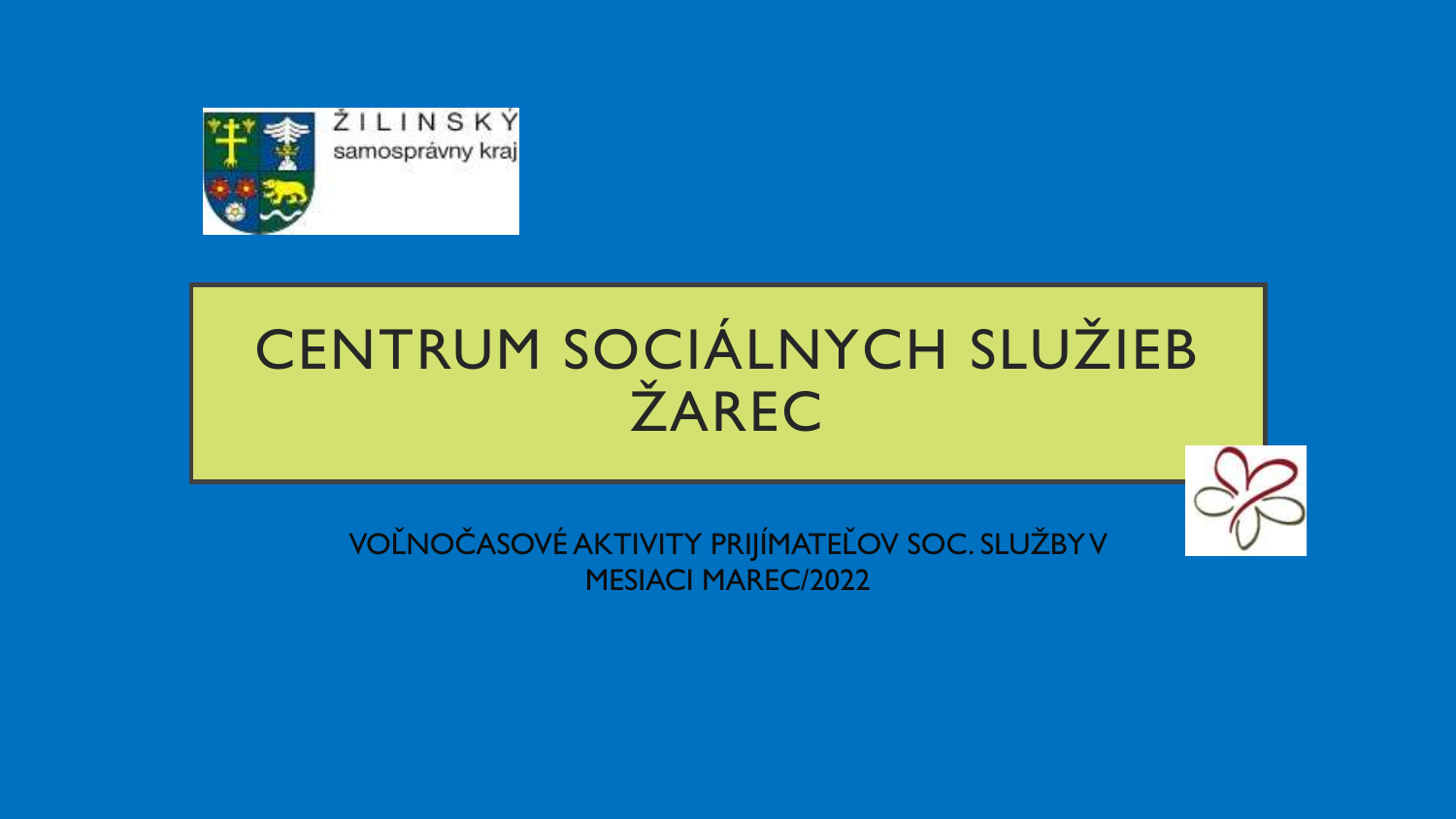SPOLUPRÁCA S KYSUCKOU KNIŽNICOU V ČADCI *ME S I A C K N I H Y S ME V N A Š O M Z A R I A D E N Í O S L Á V I LI N A S T R E T N U T Í S PA N I B E Z E K O V O U Z K Y S U C K E J K N I Ž N I C E V Č A D C I . K L I E N T I P R A C O V I S K A Č I E R N E S I P O Z R E L I K R Á S N U P R E Z E N T Á C I U "Ž I V O T A D I E L O S V Ä T É H O D O N A B O S C A" . V P R A C O V I S K U Ž A R E C S ME S A V E N O VA L I T É ME "V E Ľ K O N O Č N É S V I AT K Y – T R A D Í C I E A Z V Y K Y " . P R E Z E N T Á C I E O B O H AT I LI N A Š E D O P O L U D N I A* .





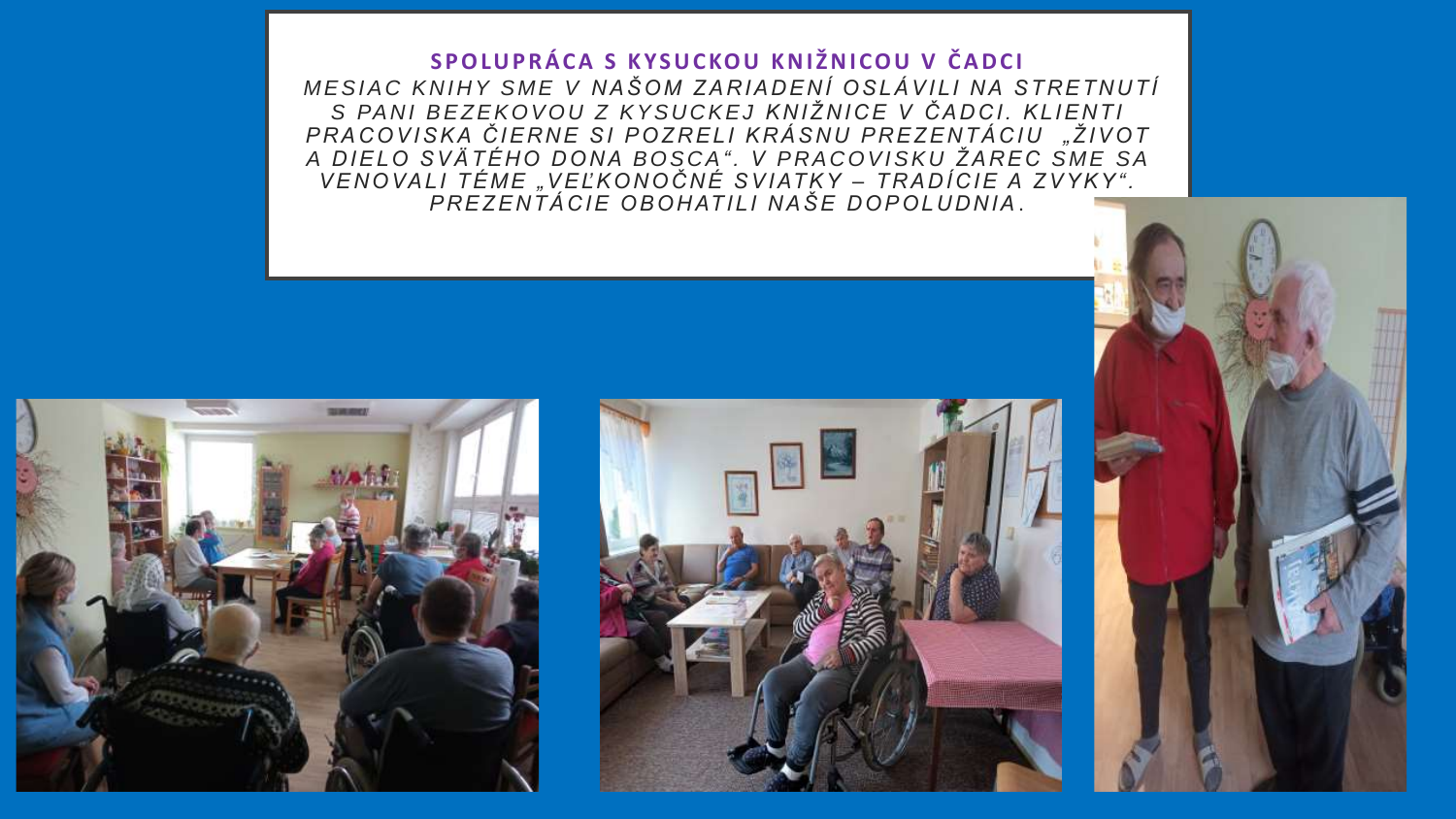## *PRÍPRAVA NEPEČENEJ TORTY PRE PANI JOZEFÍNU B. AKO PREKVAPENIE OD KAMARÁTOK K JEJ JUBILEU*

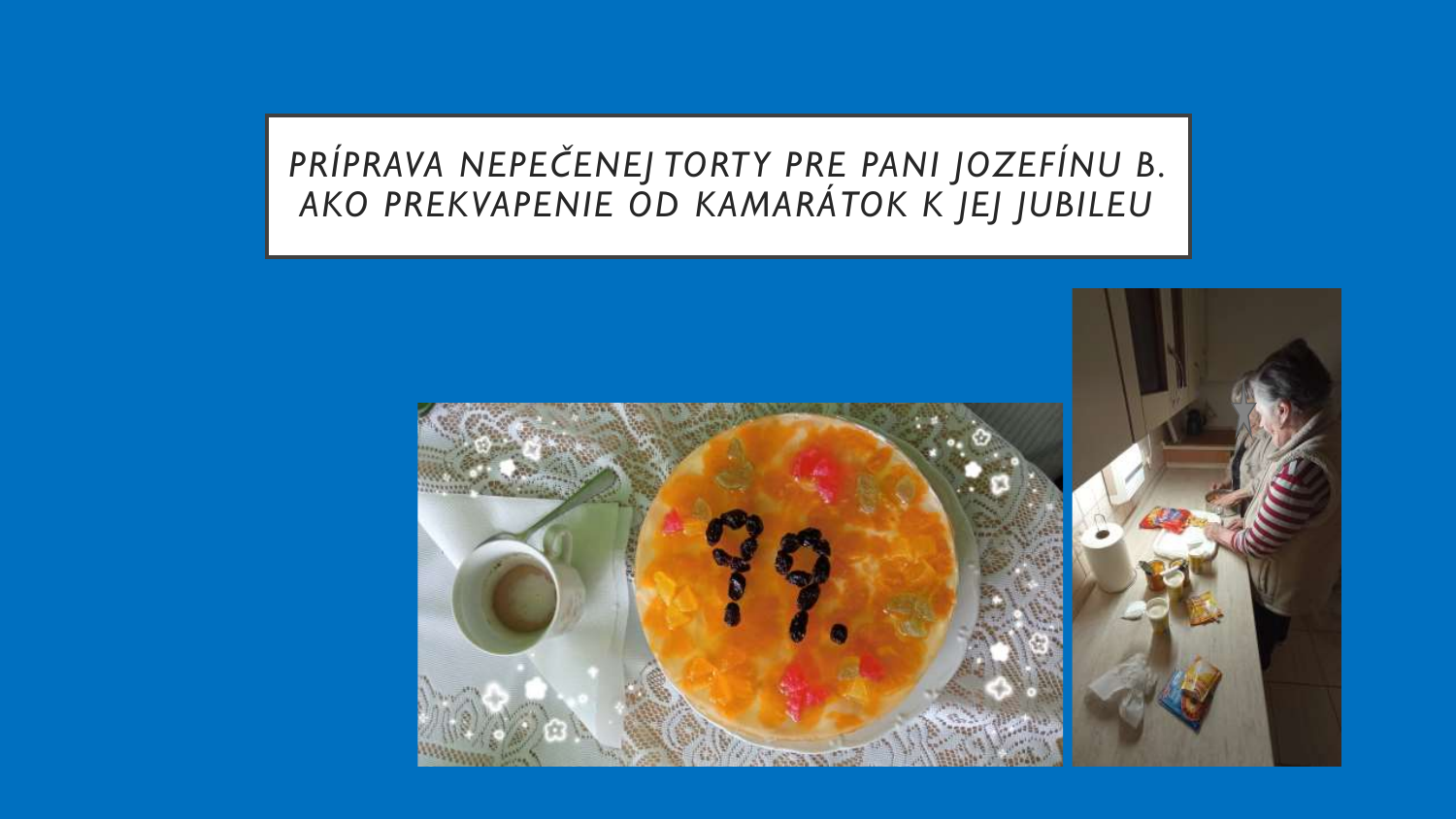

## OSLAVA NARODENÍN PANI JOZEFÍNY B. PRAJEME VŠETKO NAJLEPŠIE



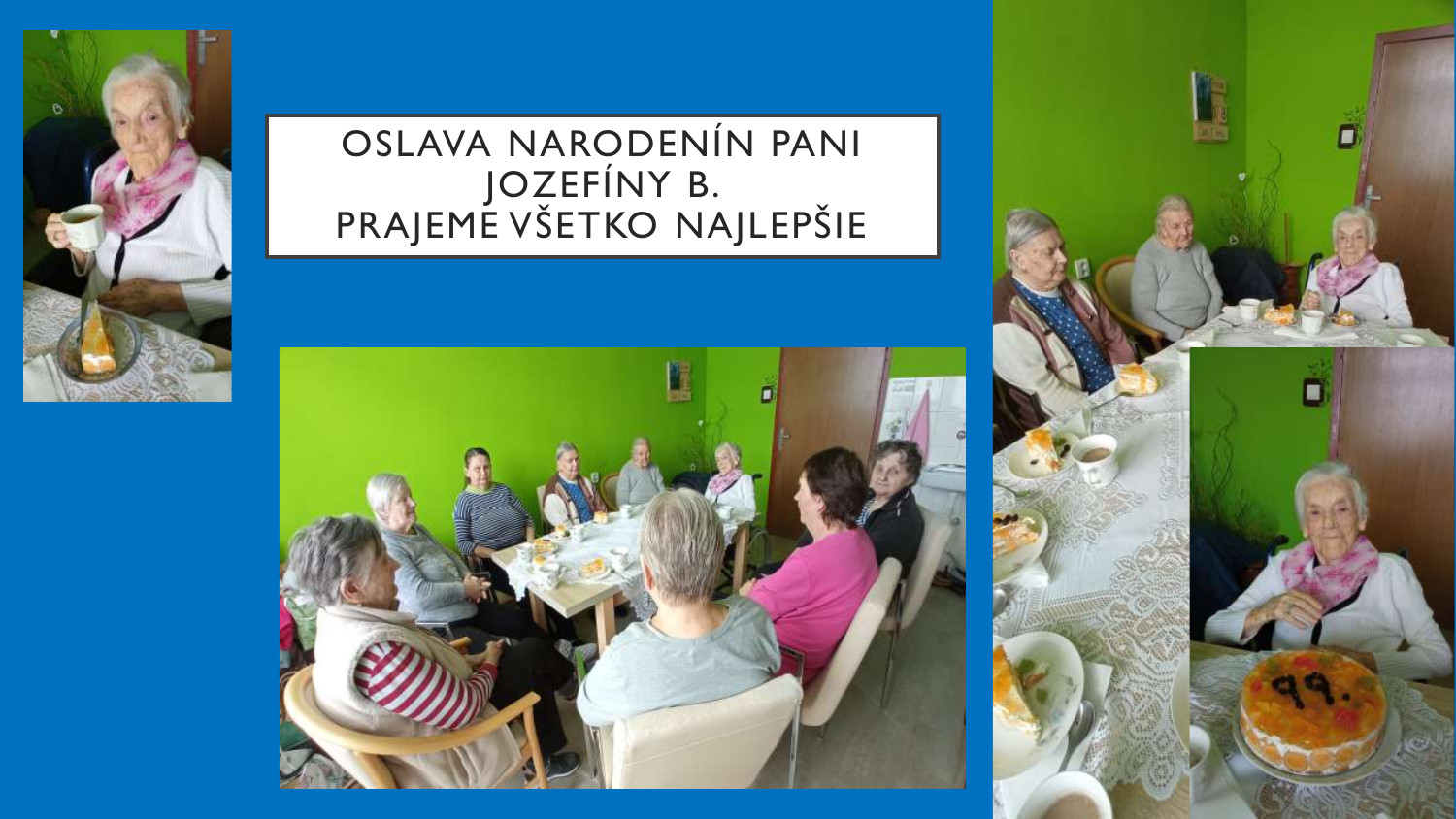V MESIACI APRÍL SME V NAŠOM ZARIADENÍ OSLAVOVALI VÝZNAMNÉ ŽIVOTNÉ JUBILEÁ. DŇA 26.4.2022 OSLÁVILA SVOJE ŽIVOTNÉ JUBILEUM KLIENTKA PRACOVISKA ČIERNE PANI AGNESA S. KOLEKTÍV CSS ČIERNE JEJ POPRIAL HLAVNE PEVNÉ ZDRAVIE. JUBILANTKE PRACOVISKA ŽAREC - P. GABRIELA M. – PRIPRAVILI OBYVATEĽKY A ASISTENTKA SOC. PRÁCE MGR. MACAŠKOVÁ VIERKA PREKVAPENIE V PODOBE OSLAVY V KRUHU NAJBLIŽŠÍCH KAMARÁTOK. DARČEKOM K ŽIVOTNÉMU JUBILEU SA STALA TORTA, KTORÚ OBYVATEĽKY SPOLOČNE PRIPRAVILI V KUCHYNKE NÁŠHO ZARIADENIA. OBOM JUBILANTKÁM SRDEČNE GRATULUJEME.

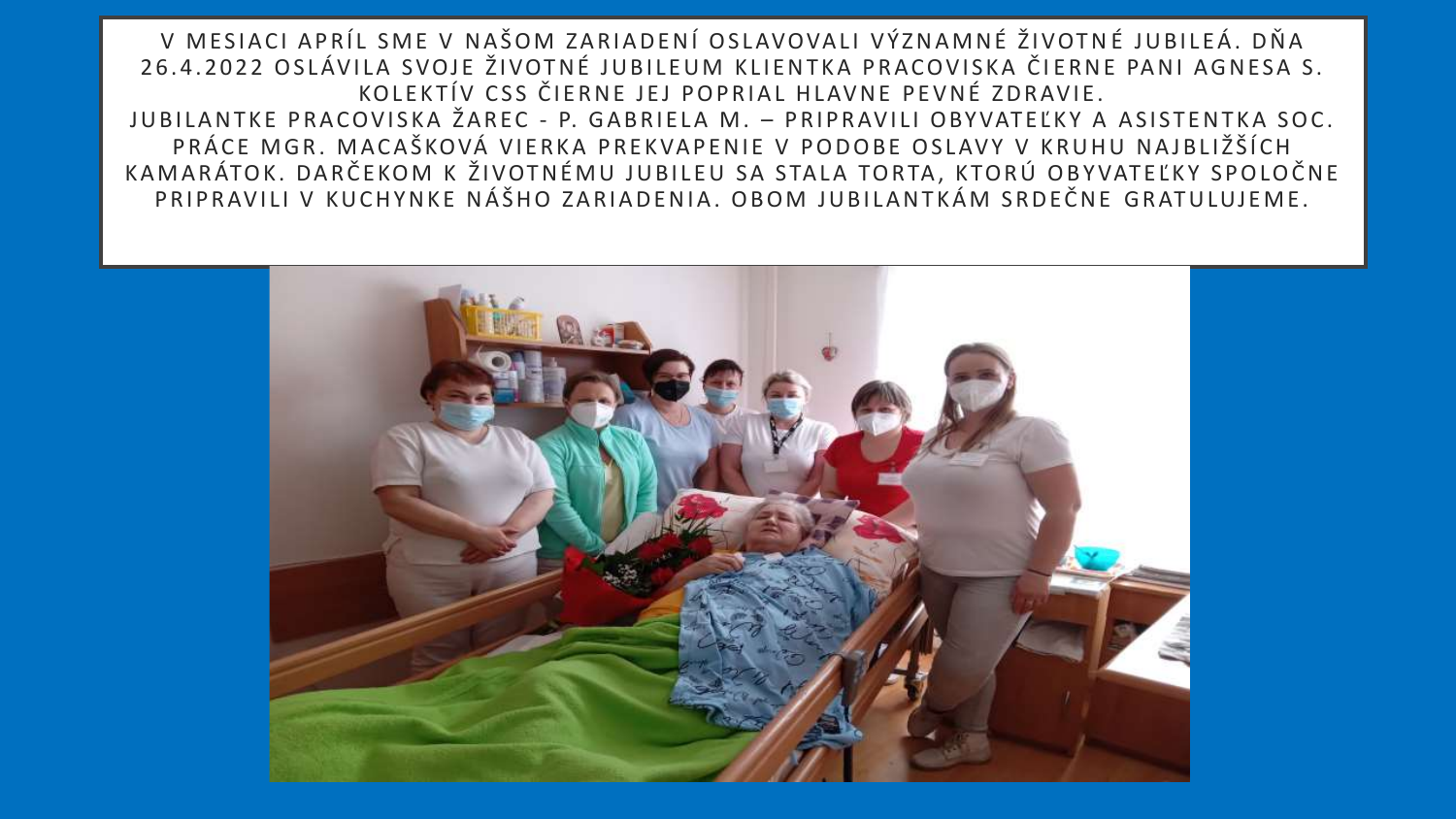TEPLÉ JARNÉ POČASIE NAŠICH OBYVATEĽOV MOTIVUJE K PRÁCI NA ZÁHRADE A V SAMOTNOM AREÁLI. AREÁL POSKYTUJE UPLATNENIE V KVETINOVEJ ZÁHRADE, BYLINKOVEJ ZÁHRADE, PRI ÚPRAVE STROMOV, KRÍKOV A TERÁS NAŠICH PRACOVÍSK. V SPOLOČNOSTI ASISTENTIEK SOCIÁLNEJ PRÁCE MÔŽU UPLATNIŤ OBYVATELIA SVOJE SKÚSENOSTI A ZRUČNOSTI Z PRÁC NA VLASTNÝCH ZÁHRADÁCH. ČASTO AJ PRECHÁDZKA A OBDIV VÝSLEDKOV PRÁCE DRUHÝCH NAVODÍ ČLOVEKA K DOBREJ NÁLADE. ĎAKUJEME VŠETKÝM POMOCNÍKOM ZA ICH SNAHU.